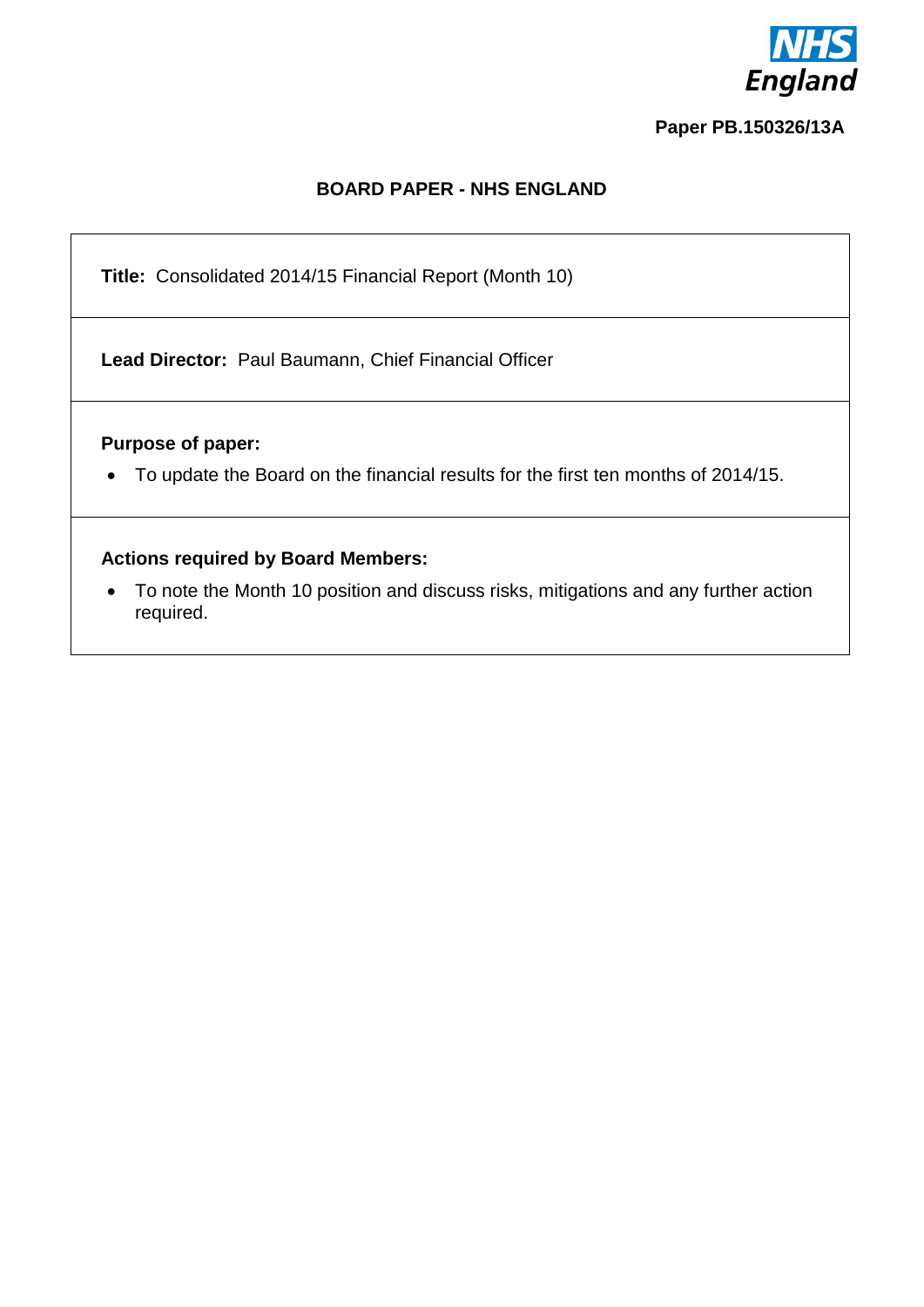### **Introduction**

1. This paper sets out the financial results for the first ten months of 2014/15.

### **Month 10 2014/15 financial performance**

2. The forecast for the year is a 0.2% overall underspend against our core performance metric. This is driven primarily by one-off factors described below.

| 2014/15 Month 10                              | Net expenditure |        |                    |         |        |            |                    |      |  |
|-----------------------------------------------|-----------------|--------|--------------------|---------|--------|------------|--------------------|------|--|
| $Emor$ %                                      | Plan            | YTD    | Under/(over) spend |         | Plan   | <b>FOT</b> | Under/(over) spend |      |  |
|                                               |                 |        |                    |         |        |            |                    |      |  |
| <b>CCGs</b>                                   | 55.381          | 55.399 | (18)               | $0.0\%$ | 67.046 | 66.911     | 135                | 0.2% |  |
| Social care                                   | 860             | 856    | 4                  | 0.4%    | 1.100  | 1.100      | 0                  | 0.0% |  |
| Direct Commissioning                          | 23.358          | 23.438 | (79)               | $-0.3%$ | 28.294 | 28.244     | 50                 | 0.2% |  |
| Running, programme costs and other            | 1.119           | 989    | 130                | 11.6%   | 1.612  | 1.520      | 92                 | 5.7% |  |
| <b>Total before Technical Adjustments</b>     | 80.718          | 80.682 | 36                 | 0.0%    | 98.052 | 97.775     | 277                | 0.3% |  |
| Remove AME/Technical items                    |                 |        |                    |         | (21)   | (34)       | 13                 |      |  |
| Total RDEL under/(over) spend                 |                 |        |                    |         | 98.032 | 97.742     | 290                |      |  |
| Remove ring-fenced under/(over) spend         |                 |        |                    |         |        | (67)       | (93)               |      |  |
| Total non ring-fenced RDEL under/(over) spend |                 |        |                    |         |        | 97.674     | 197                | 0.2% |  |

- 3. Across all 211 CCGs there is a forecast underspend of £135m, which includes a £67m underachievement on the Quality Premium. In addition, CCGs have recently reassessed their rate of spending against legacy continuing healthcare provisions, which indicates that £94m of the risk pool of £250m will be required in 2014/15, with a proportion of the liability moving to 2015/16. The resulting rebate has led to 148 CCGs revising their forecasts upwards. Excluding the impact of CHC, 150 CCGs are forecasting in line with plan, 30 will exceed their plans, and 31 CCGs are forecasting overspends against plan.
- 4. All CCGs at risk of failing to deliver their financial plans are receiving support from their local NHS England teams, and the five most significant deviations from plan – which together account for £82m of shortfall in the forecast position – are subject to in-depth regional oversight of their recovery plans, supplemented by national support and review. The number of CCGs with a cumulative deficit has reduced from January by 1 to 18. Key challenges continue to be activity over-performance and QIPP realisation.
- 5. The position within Specialised Commissioning has remained stable since Month 8, reflecting stronger grip following our leadership interventions in this area. £110m of the forecast variance is related to the Cancer Drugs Fund. The improvement in the forecast position for primary care relates to the release of a risk reserve for direct commissioning taken at the start of the year, and the resulting surplus will be carried forward for investment in the context of Forward View implementation over the next few years. We have also made further cuts across virtually all areas of running and central programme costs.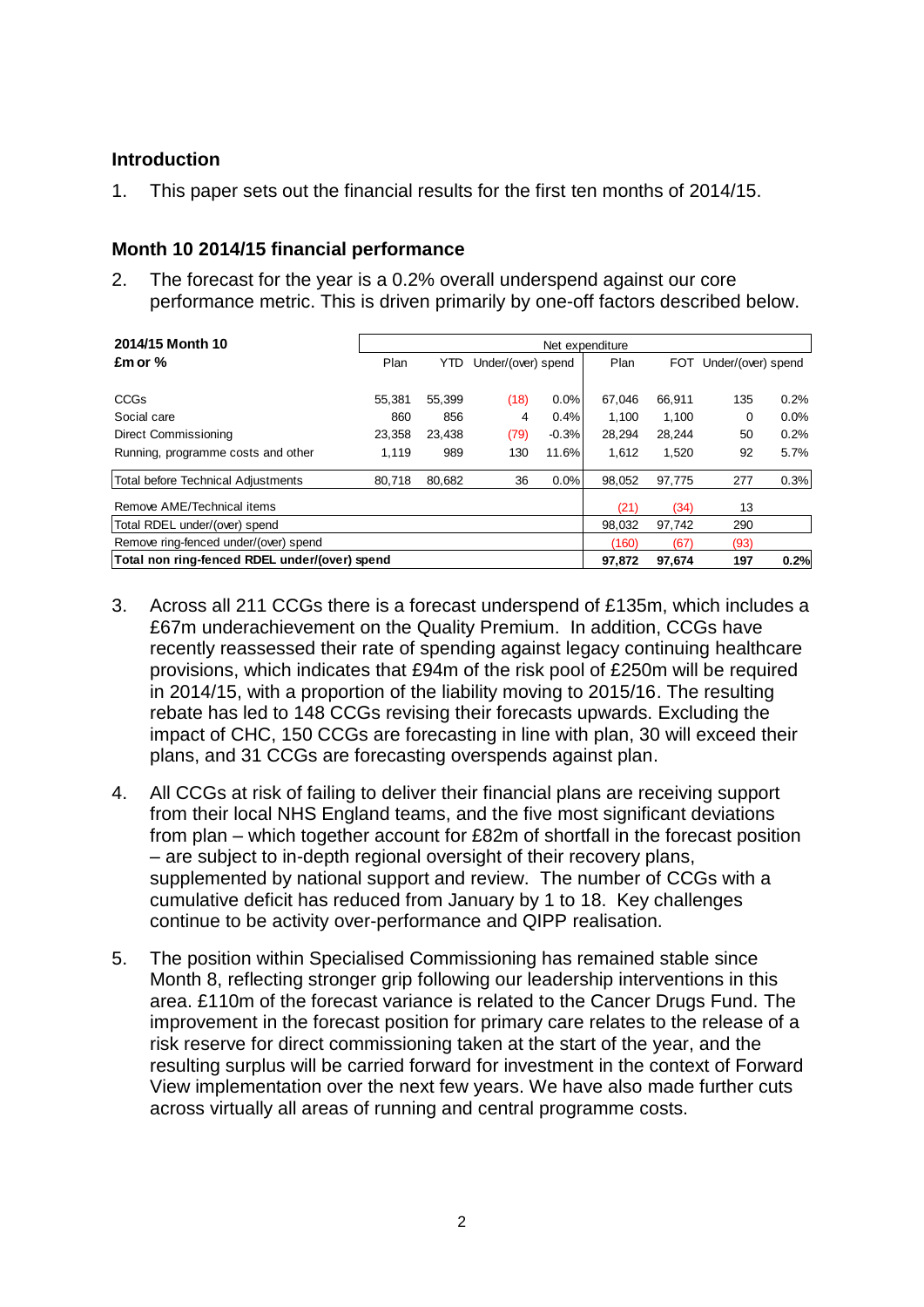- 6. £2,075m of savings through commissioner-driven QIPP were planned for 2014/15; actual delivery is currently projected to be £1,813m, which is 13% below plan but 5% ahead of 2013/14.
- 7. Most risks and mitigations have now been factored into the forecast, such that the risk-adjusted forecast is not materially different from the headline forecast as reported.
- 8. In view of the challenging overall financial position in the health sector, all opportunities to contain expenditure further are being scrutinised with a view to improving bottom line delivery, and to help manage the overall DH revenue position.
- 9. The tables in Annex A show the overall surpluses by commissioning sector as well as more detailed information relating to Quality, Innovation, Productivity & Prevention (QIPP) and to NHS England running cost and central programme spend.

Paul Baumann Chief Financial Officer March 2015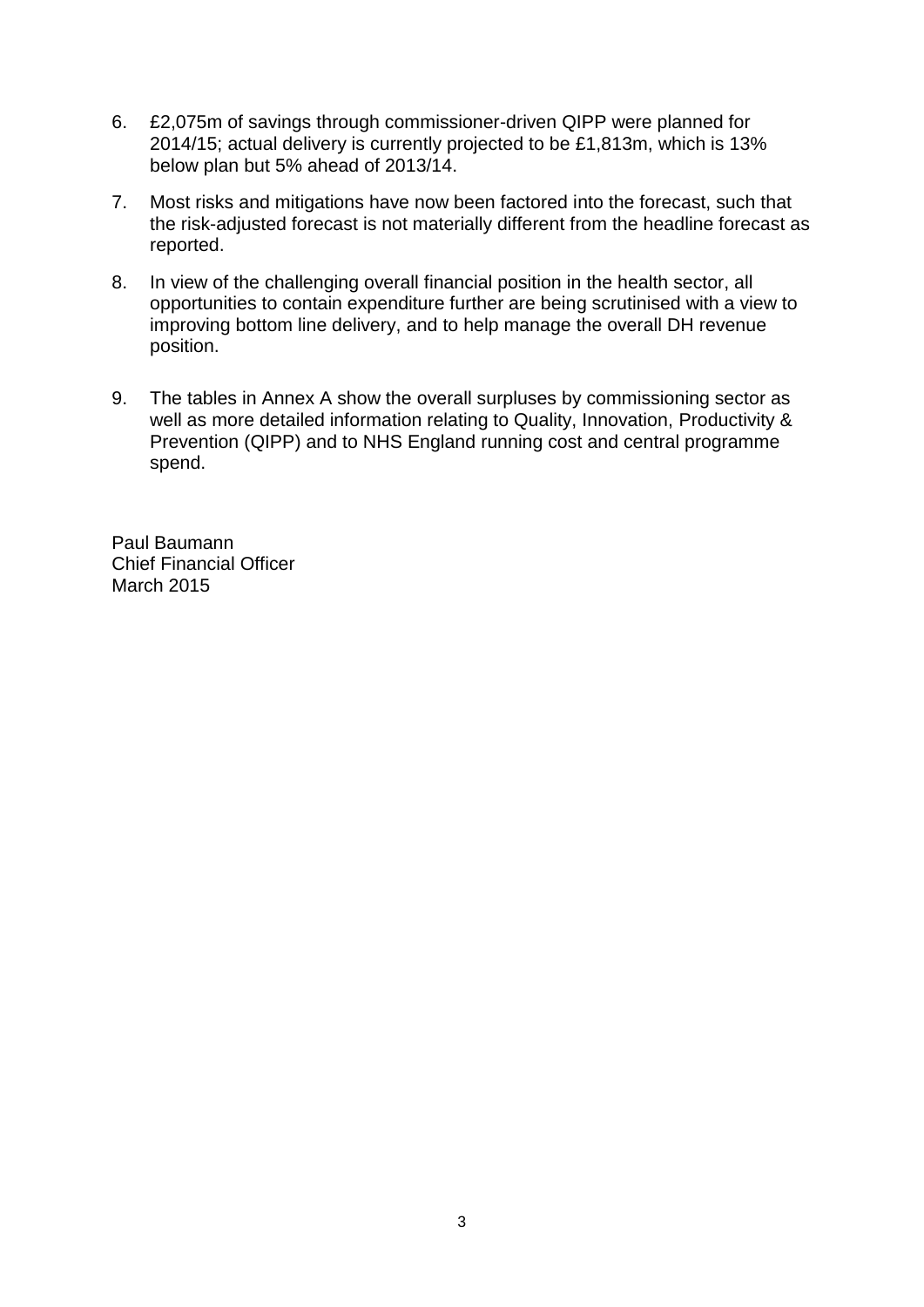

 $\overline{\phantom{a}}$ 

# **Annex A**

## **Summary of year to date and forecast expenditure by area of commissioning**

|                                               |                   | Year to Date Net Expenditure |           |                              | <b>Forecast Net Expenditure</b> |                        |         |                              |  |
|-----------------------------------------------|-------------------|------------------------------|-----------|------------------------------|---------------------------------|------------------------|---------|------------------------------|--|
| 2014/15 - Month 10<br><b>Net Expenditure</b>  | <b>Plan</b><br>£m | <b>Actual</b><br>£m          | Var<br>£m | Var % of<br>planned<br>spend | <b>Plan</b><br>£m               | <b>Forecast £m Var</b> | Em      | Var % of<br>planned<br>spend |  |
| <b>Local Net Expenditure</b>                  |                   |                              |           |                              |                                 |                        |         |                              |  |
| <b>North</b>                                  | 16,961.8          | 16,949.6                     | 12.2      | 0.1%                         | 20,540.0                        | 20,512.4               | 27.6    | 0.1%                         |  |
| Midlands & East                               | 16,165.7          | 16,225.7                     | (60.1)    | (0.4%                        | 19,472.8                        | 19,502.2               | (29.4)  | (0.2%)                       |  |
| London                                        | 8,639.2           | 8,603.6                      | 35.7      | 0.4%                         | 10,574.1                        | 10,495.1               | 79.0    | 0.7%                         |  |
| South                                         | 13,614.4          | 13,619.9                     | (5.5)     | $(0.0\%)$                    | 16,393.2                        | 16,401.2               | (8.0)   | $(0.0\%)$                    |  |
| <b>Quality Premium</b>                        | 0.0               | 0.0                          | 0.0       | 0.0%                         | 65.6                            | 0.0                    | 65.6    | 100.0%                       |  |
| <b>Total Local Net Expenditure</b>            | 55,381.1          | 55,398.8                     | (17.7)    | (0.0%                        | 67,045.8                        | 66,911.0               | 134.8   | 0.2%                         |  |
| <b>Direct Commissioning</b>                   |                   |                              |           |                              |                                 |                        |         |                              |  |
| Specialised Commissioning                     | 11,608.6          | 11,757.7                     | (149.1)   | (1.3%)                       | 13,946.7                        | 14,114.5               | (167.8) | (1.2%)                       |  |
| <b>Armed Forces</b>                           | 37.7              | 38.3                         | (0.6)     | (1.6%)                       | 46.1                            | 46.0                   | 0.0     | 0.0%                         |  |
| <b>Health &amp; Justice</b>                   | 376.7             | 372.0                        | 4.7       | 1.3%                         | 457.2                           | 452.4                  | 4.8     | 1.0%                         |  |
| Primary Care & Secondary Dental               | 10,043.7          | 9,985.7                      | 58.0      | 0.6%                         | 12,266.4                        | 12,067.2               | 199.2   | 1.6%                         |  |
| <b>Public Health</b>                          | 1,291.6           | 1,283.8                      | 7.8       | 0.6%                         | 1,577.9                         | 1,564.2                | 13.7    | 0.9%                         |  |
| Social Care                                   | 860.3             | 856.4                        | 3.8       | 0.4%                         | 1,100.0                         | 1,100.0                | 0.0     | 0.0%                         |  |
| <b>Total Direct Commissioning</b>             | 24,218.5          | 24,293.9                     | (75.4)    | (0.3%                        | 29,394.2                        | 29,344.2               | 50.0    | 0.2%                         |  |
| <b>Other (excluding Technical)</b>            |                   |                              |           |                              |                                 |                        |         |                              |  |
| NHS England Running Costs                     | 432.2             | 404.9                        | 27.3      | 6.3%                         | 601.1                           | 560.3                  | 40.8    | 6.8%                         |  |
| <b>CSU<sub>s</sub></b>                        | (0.3)             | (11.2)                       | 10.9      | 0.0%                         | 0.0                             | (0.0)                  | 0.0     | 0.0%                         |  |
| NHS England Central Programme Costs           | 672.4             | 597.3                        | 75.2      | 11.2%                        | 932.5                           | 864.4                  | 68.1    | 7.3 %                        |  |
| Other                                         | 14.2              | (1.9)                        | 16.2      | 0.0%                         | 78.8                            | 95.4                   | (16.5)  | (21.0%)                      |  |
| Use of Draw down                              | 0.0               | 0.0                          | 0.0       | 0.0%                         | 0.0                             | 0.0                    | 0.0     | 0.0%                         |  |
| <b>Total Other (excluding Technical)</b>      | 1,118.6           | 989.1                        | 129.5     | 11.6%                        | 1,612.5                         | 1,520.1                | 92.4    | 5.7%                         |  |
| Total before Technical Adjustments            | 80,718.1          | 80,681.8                     | 36.4      | 0.0%                         | 98,052.5                        | 97,775.3               | 277.1   | 0.3%                         |  |
| Remove AME/Technical items                    |                   |                              |           |                              | (20.7)                          | (33.5)                 | 12.8    |                              |  |
| Total RDEL under/(over) spend                 |                   |                              |           |                              | 98,031.8                        | 97,741.8               | 289.9   | 0.3%                         |  |
| Remove ring-fenced under/(over) spend         |                   |                              |           |                              | (160.0)                         | (67.3)                 | (92.7)  |                              |  |
| Total non ring-fenced RDEL under/(over) spend |                   |                              |           |                              | 97,871.8                        | 97,674.5               | 197.2   | 0.2%                         |  |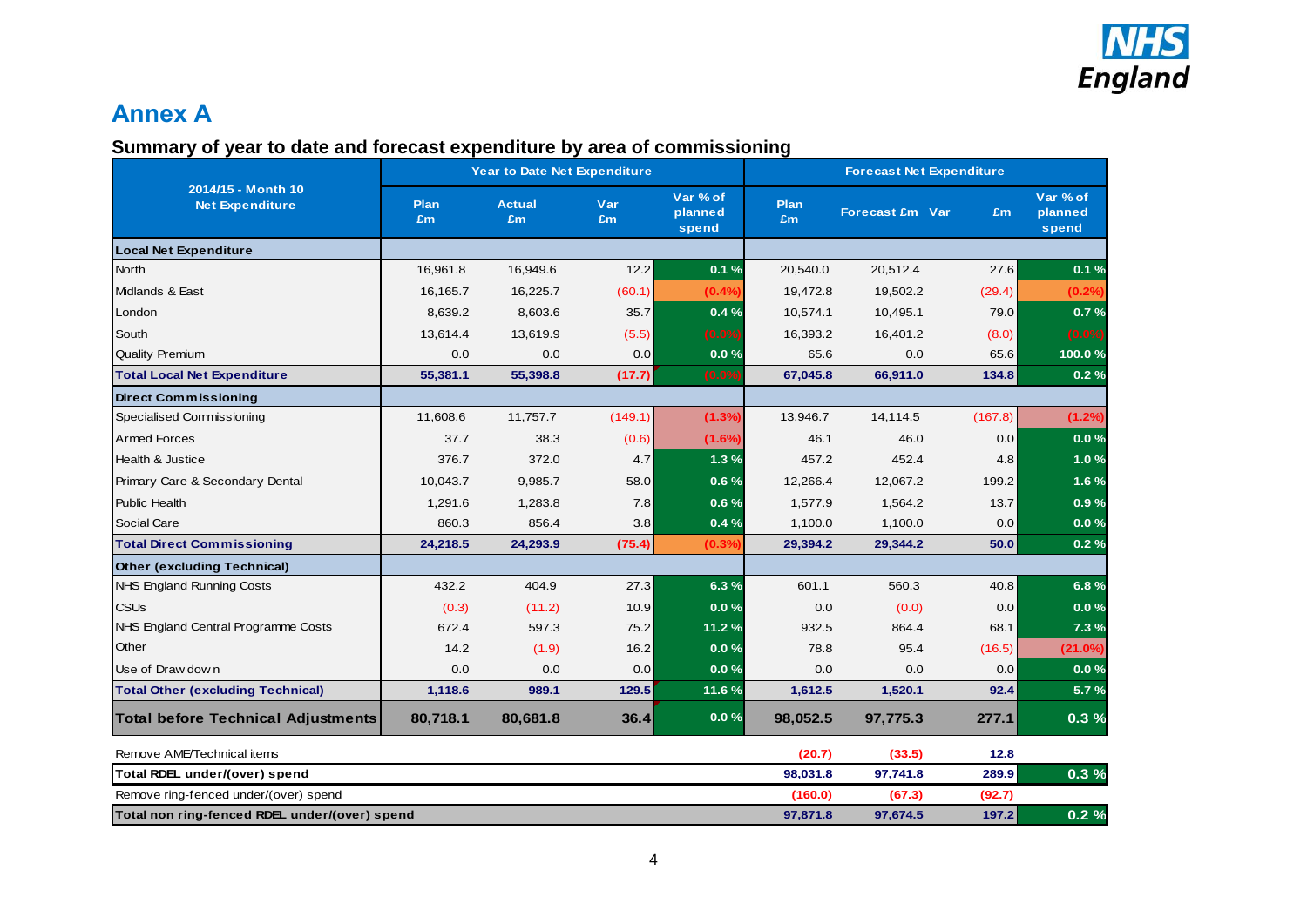

# **Annex A**

## **QIPP summary**

|                                          | <b>Year To Date QIPP</b> |               |         |                   | <b>Forecast QIPP</b> |                   |                 |         |                 |  |
|------------------------------------------|--------------------------|---------------|---------|-------------------|----------------------|-------------------|-----------------|---------|-----------------|--|
|                                          | <b>Plan</b>              | <b>Actual</b> | Var     | <b>Achieved</b>   | <b>Plan</b>          | As % of           | <b>Forecast</b> | Var     | <b>Achieved</b> |  |
|                                          | Em                       | Em            | £m      | %                 | Em                   | <b>Allocation</b> | Em              | Em      | %               |  |
| Local QIPP                               |                          |               |         |                   |                      |                   |                 |         |                 |  |
| North                                    | 253.6                    | 235.6         | (17.9)  | 92.9%             | 338.1                | 1.6%              | 298.7           | (39.5)  | 88.3 %          |  |
| Midlands and East                        | 396.8                    | 318.5         | (78.3)  | 80.3 %            | 519.7                | 2.7%              | 418.5           | (101.2) | 80.5 %          |  |
| London                                   | 251.9                    | 236.7         | (15.2)  | 94.0 %            | 314.7                | 2.9%              | 297.1           | (17.6)  | 94.4 %          |  |
| South                                    | 330.6                    | 281.2         | (49.5)  | 85.0 %            | 436.9                | 2.7%              | 368.5           | (68.4)  | 84.4 %          |  |
| <b>Total Local QIPP</b>                  | 1,232.9                  | 1,072.0       | (160.9) | 87.0 %            | 1,609.4              | 2.4%              | 1,382.8         | (226.6) | 85.9%           |  |
| <b>Direct Commissioning QIPP</b>         |                          |               |         |                   |                      |                   |                 |         |                 |  |
| Specialised                              | 254.5                    | 240.4         | (14.2)  | 94.4 %            | 308.5                | 2.2%              | 288.1           | (20.4)  | 93.4 %          |  |
| Health & Justice                         | 4.2                      | 4.0           | (0.1)   | 96.7%             | 5.1                  | 1.1%              | 4.9             | (0.2)   | 96.8%           |  |
| Armed Forces                             | 0.0                      | 0.0           | 0.0     | 0.0 <sub>1</sub>  | 0.0                  | $0.0\%$           | 0.0             | 0.0     | $0.0\%$         |  |
| <b>Primary Care and Secondary Dental</b> | 105.6                    | 93.3          | (12.3)  | 88.4 %            | 133.3                | 1.1%              | 119.7           | (13.6)  | 89.8%           |  |
| <b>Public Health</b>                     | 14.5                     | 14.5          | (0.1)   | 99.5 %            | 18.3                 | 1.2%              | 17.4            | (0.9)   | 95.2%           |  |
| <b>Total DC QIPP</b>                     | 378.9                    | 352.2         | (26.7)  | 93.0%             | 465.2                | 1.6%              | 430.2           | (35.1)  | 92.5 %          |  |
| <b>TOTAL QIPP</b>                        | 1,611.7                  | 1,424.2       | (187.6) | 88.4 <sup>9</sup> | 2,074.7              | 2.2%              | 1,813.0         | (261.7) | 87.4 %          |  |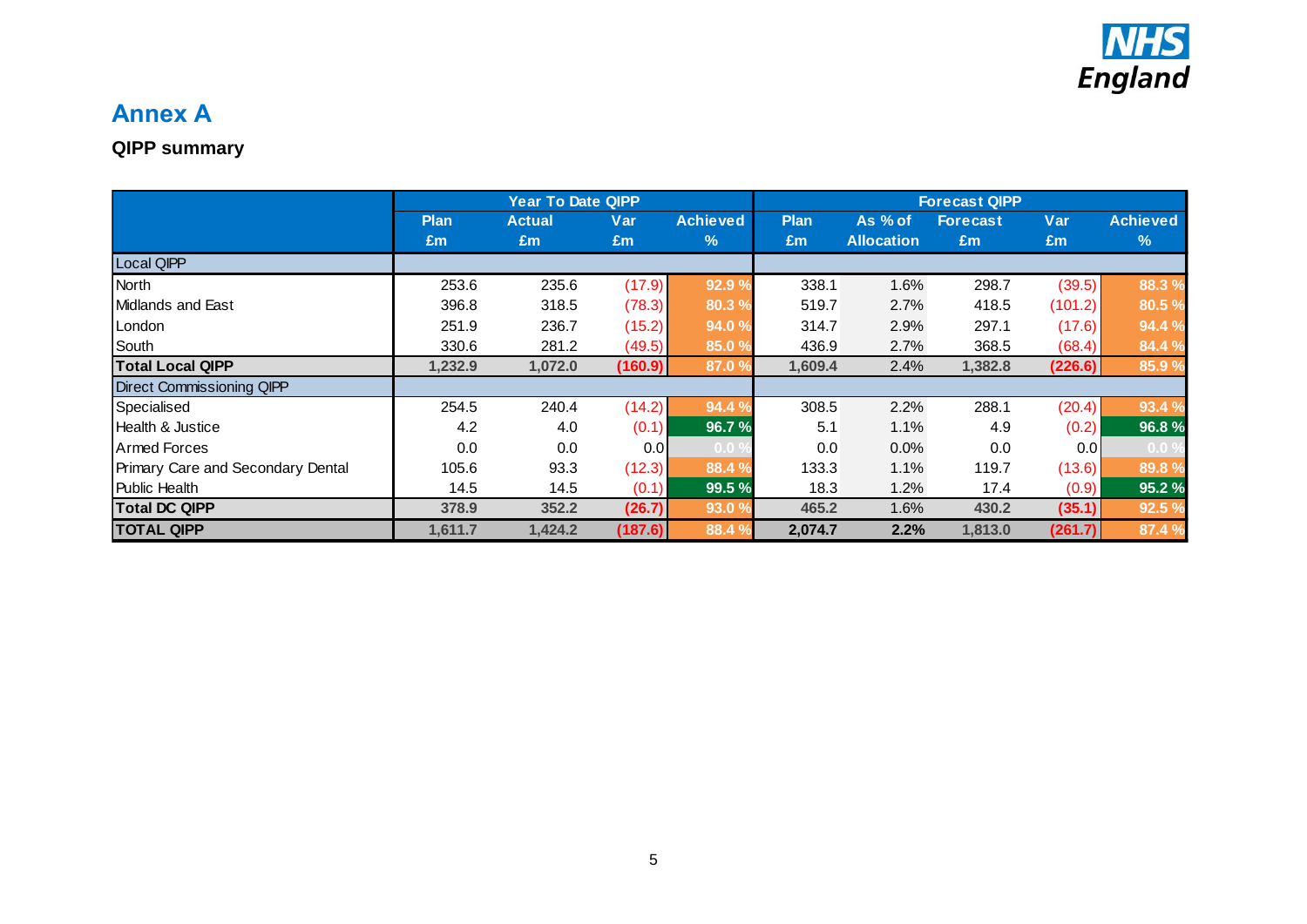

# **Annex A**

## **NHS England Running Costs 2014/15**

|                                 | Year to Date Net Expenditure |                     |           |                      | <b>Forecast Net Expenditure</b> |                       |           |                      |  |
|---------------------------------|------------------------------|---------------------|-----------|----------------------|---------------------------------|-----------------------|-----------|----------------------|--|
|                                 | <b>Plan</b><br>£m            | <b>Actual</b><br>£m | Var<br>Em | Var<br>$\frac{9}{6}$ | <b>Plan</b><br>£m               | <b>Forecast</b><br>£m | Var<br>£m | Var<br>$\frac{9}{6}$ |  |
| Medical                         | 11.7                         | 10.5                | 1.2       | 9.9%                 | 14.2                            | 13.1                  | 1.2       | 8.2%                 |  |
| NHS IQ                          | 8.5                          | 7.2                 | 1.3       | 15.4%                | 10.2                            | 10.0                  | 0.3       | 2.5%                 |  |
| <b>Nursing</b>                  | 9.2                          | 8.3                 | 0.9       | 10.2%                | 11.7                            | 10.9                  | 0.8       | 6.8%                 |  |
| <b>Commissioning Operations</b> | 192.1                        | 183.1               | 9.0       | 4.7%                 | 237.1                           | 228.6                 | 8.5       | 3.6%                 |  |
| Commissioning Development       | 0.0                          | 0.0                 | 0.0       | 0.0%                 | 0.0                             | 0.0                   | 0.0       | 0.0%                 |  |
| Patients & Information          | 15.4                         | 13.0                | 2.4       | 15.8%                | 18.5                            | 16.2                  | 2.3       | 12.6%                |  |
| Finance                         | 38.0                         | 35.5                | 2.6       | 6.8%                 | 50.8                            | 45.0                  | 5.8       | 11.5%                |  |
| <b>Commissioning Strategy</b>   | 17.7                         | 13.8                | 3.9       | 22.0%                | 22.7                            | 19.3                  | 3.4       | 14.9%                |  |
| Transformation & Corp Office    | 52.1                         | 50.9                | 1.3       | 2.4%                 | 62.7                            | 61.9                  | 0.8       | 1.3%                 |  |
| Chair & Chief Executive Office  | 1.2                          | 1.2                 | 0.0       | 0.0%                 | 1.4                             | 1.4                   | 0.0       | 0.0%                 |  |
| Reserves / transition costs     | 0.0                          | (6.0)               | 6.0       | 0.0%                 | 23.6                            | 23.2                  | 0.4       | 1.7%                 |  |
| Depreciation/Other              | 10.8                         | 4.3                 | 6.5       | 59.9%                | 13.0                            | 13.5                  | (0.5)     | (4.2%)               |  |
| <b>TOTAL excl PCS</b>           | 356.9                        | 321.8               | 35.1      | 9.8%                 | 465.9                           | 443.0                 | 23.0      | 4.9%                 |  |
| <b>PCS</b>                      | 75.3                         | 83.1                | (7.8)     | $(10.4\%)$           | 135.2                           | 117.4                 | 17.8      | 13.2%                |  |
| <b>TOTAL Running Costs</b>      | 432.2                        | 404.9               | 27.3      | 6.3%                 | 601.1                           | 560.3                 | 40.8      | 6.8%                 |  |